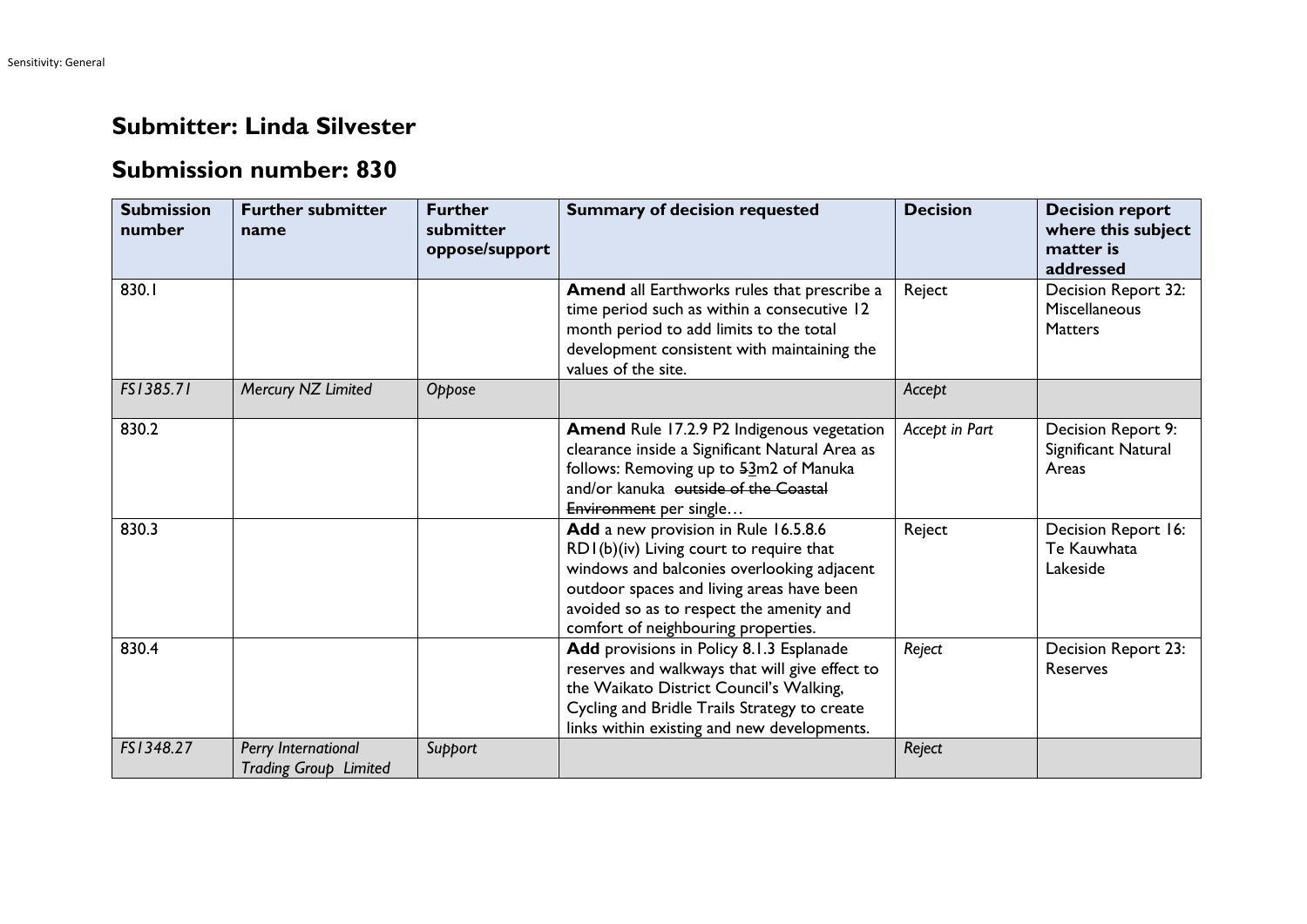| <b>Submission</b><br>number | <b>Further submitter</b><br>name                       | <b>Further</b><br>submitter<br>oppose/support | <b>Summary of decision requested</b>                                                                                                                                                                  | <b>Decision</b> | <b>Decision report</b><br>where this subject<br>matter is<br>addressed |
|-----------------------------|--------------------------------------------------------|-----------------------------------------------|-------------------------------------------------------------------------------------------------------------------------------------------------------------------------------------------------------|-----------------|------------------------------------------------------------------------|
| FS1387.1340                 | Mercury NZ Limited                                     | Oppose                                        |                                                                                                                                                                                                       | Accept          |                                                                        |
| 830.5                       |                                                        |                                               | <b>Amend the Proposed District Plan to</b><br>require housing for the elderly to be included<br>in all new developments throughout the<br>district and not restricted to Te Kauwhata.                 | Reject          | Decision Report 5:<br><b>Strategic Directions</b>                      |
| FS1387.1341                 | Mercury NZ Limited                                     | Oppose                                        |                                                                                                                                                                                                       | Accept          |                                                                        |
| 830.6                       |                                                        |                                               | Add A resource management framework for<br>the management of Genetically Modified<br>Organisms that is regionally specific and takes<br>into account environmental, economic and<br>social wellbeing. | Reject          | Decision Report 12:<br><b>Genetically Modified</b><br>Organisms        |
| FS1192.59                   | <b>IH &amp; R Cotman</b>                               | Oppose                                        |                                                                                                                                                                                                       | Accept          |                                                                        |
| FS1199.59                   | <b>New Zealand Forest</b><br><b>Research Institute</b> | Oppose                                        |                                                                                                                                                                                                       | Accept          |                                                                        |
| FS1212.59                   | David Stewart Bull                                     | Oppose                                        |                                                                                                                                                                                                       | Accept          |                                                                        |
| FS1214.59                   | <b>Forest Owners Association</b>                       | Oppose                                        |                                                                                                                                                                                                       | Accept          |                                                                        |
| FS1225.60                   | <b>BIOTech New Zealand</b>                             | Oppose                                        |                                                                                                                                                                                                       | Accept          |                                                                        |
| FS1295.60                   | Life Sciences Network<br>Incorporated                  | Oppose                                        |                                                                                                                                                                                                       | Accept          |                                                                        |
| FS1320.60                   | Livestock Improvement<br>Corporation                   | Oppose                                        |                                                                                                                                                                                                       | Accept          |                                                                        |
| FS1343.62                   | <b>Bruce Cameron</b>                                   | Oppose                                        |                                                                                                                                                                                                       | Accept          |                                                                        |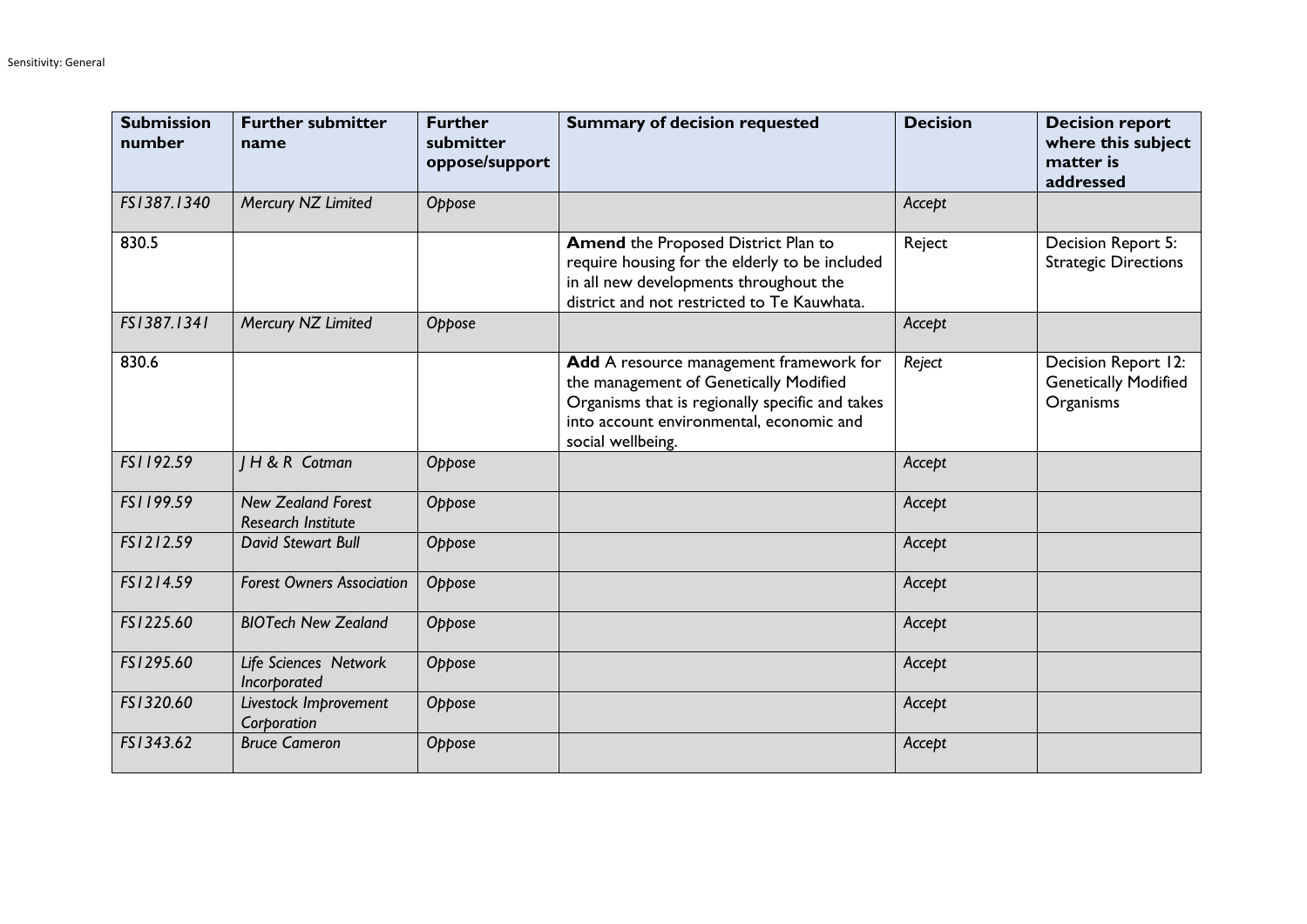| <b>Submission</b><br>number | <b>Further submitter</b><br>name                           | <b>Further</b><br>submitter<br>oppose/support | <b>Summary of decision requested</b>                                                                                                                                                                                                                                                                                                                                                                                                                                                                                                                                                                                                                 | <b>Decision</b> | <b>Decision report</b><br>where this subject<br>matter is<br>addressed |
|-----------------------------|------------------------------------------------------------|-----------------------------------------------|------------------------------------------------------------------------------------------------------------------------------------------------------------------------------------------------------------------------------------------------------------------------------------------------------------------------------------------------------------------------------------------------------------------------------------------------------------------------------------------------------------------------------------------------------------------------------------------------------------------------------------------------------|-----------------|------------------------------------------------------------------------|
| FS1276.115                  | Whaingaroa<br><b>Environmental Defence</b><br>Inc. Society | Support                                       |                                                                                                                                                                                                                                                                                                                                                                                                                                                                                                                                                                                                                                                      | Reject          |                                                                        |
| FS1342.318                  | <b>Federated Farmers</b>                                   | Oppose                                        |                                                                                                                                                                                                                                                                                                                                                                                                                                                                                                                                                                                                                                                      | Accept          |                                                                        |
| 830.7                       |                                                            |                                               | <b>Amend</b> Schedule 30.2 Notable Trees by<br>undertaking a survey of notable trees. AND<br>Add the following trees within Raglan to<br>Schedule 30.2 Notable Trees:<br>trees within<br>30m of the high water mark between Bow<br>Street jetty and Helen Place<br>trees adjacent<br>to the airfield trees within 10m of Marine<br>Parade trees between the recreation<br>ground and Lily Street trees on Wallis<br>Street at the foot of Government Road<br>trees in the gully between Rose Street and<br>Lily Street trees to the south west of State<br>Highway 23 between Hills Road and<br>Greenslade Road trees in the Lorenzen<br>Bay reserve | Reject          | Decision Report 8:<br>Historic Heritage                                |
| FS1276.53                   | Whaingaroa<br><b>Environmental Defence</b><br>Inc. Society | Support                                       |                                                                                                                                                                                                                                                                                                                                                                                                                                                                                                                                                                                                                                                      | Reject          |                                                                        |
| 830.8                       |                                                            |                                               | Add new provisions to Chapter 16<br>Residential Zone to include energy efficiency<br>policies and rules (see submission for<br>wording)                                                                                                                                                                                                                                                                                                                                                                                                                                                                                                              | Reject          | Decision Report 13:<br>Infrastructure                                  |
| FS1276.222                  | Whaingaroa<br><b>Environmental Defence</b><br>Inc. Society | Support                                       |                                                                                                                                                                                                                                                                                                                                                                                                                                                                                                                                                                                                                                                      | Reject          |                                                                        |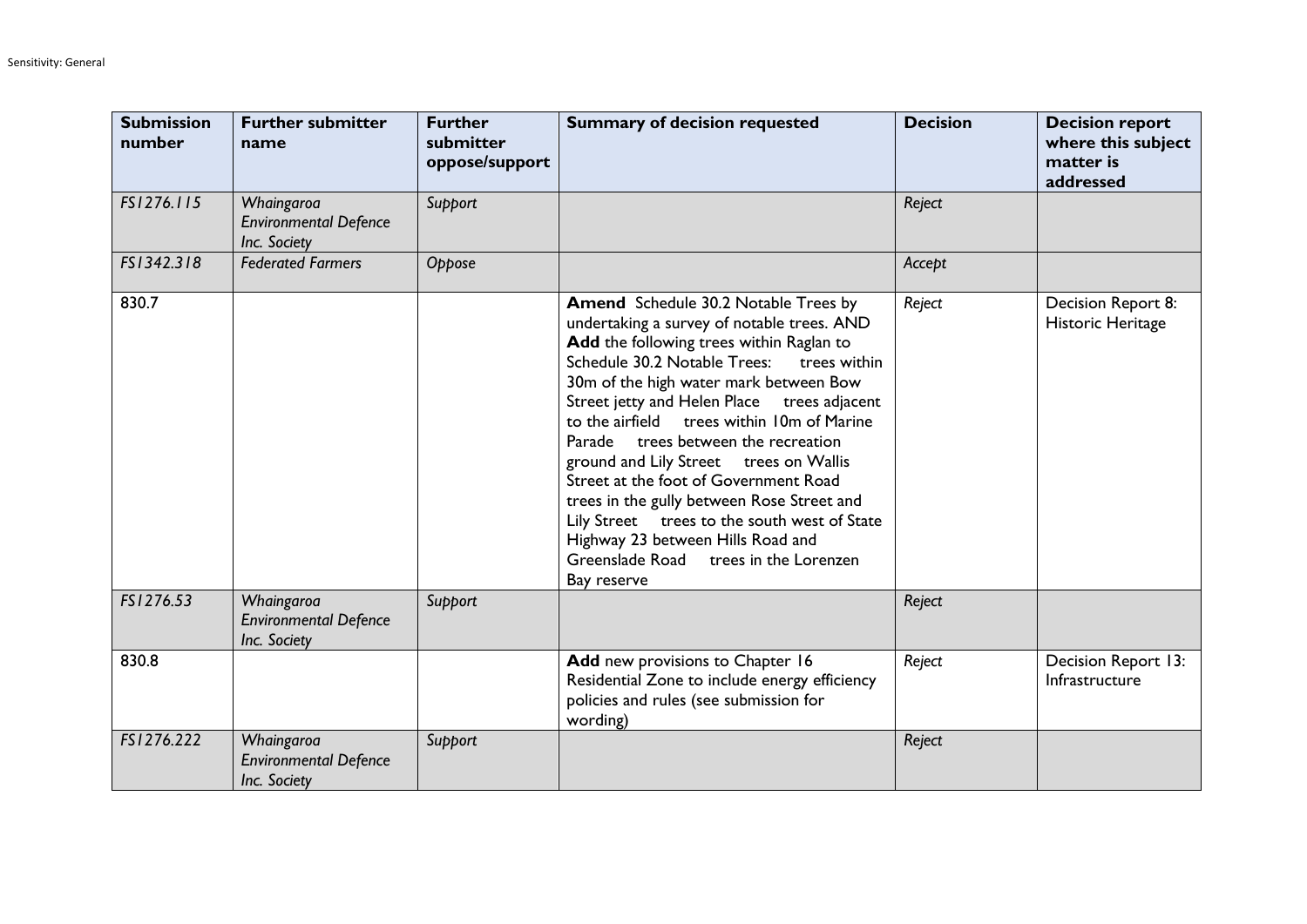| <b>Submission</b><br>number | <b>Further submitter</b><br>name                           | <b>Further</b><br>submitter<br>oppose/support | <b>Summary of decision requested</b>                                                                                                             | <b>Decision</b> | <b>Decision report</b><br>where this subject<br>matter is<br>addressed |
|-----------------------------|------------------------------------------------------------|-----------------------------------------------|--------------------------------------------------------------------------------------------------------------------------------------------------|-----------------|------------------------------------------------------------------------|
| FS1387.1342                 | Mercury NZ Limited for<br>Mercury D                        | Oppose                                        |                                                                                                                                                  | Reject          |                                                                        |
| 830.9                       |                                                            |                                               | Add new provisions to Chapter 17 Business<br>Zone to include energy efficiency policies and<br>rules (see submission for wording)                | Reject          | Decision Report 20:<br><b>Business Zones</b>                           |
| FS1276.223                  | Whaingaroa<br><b>Environmental Defence</b><br>Inc. Society | Support                                       |                                                                                                                                                  | Reject          |                                                                        |
| FS1387.1343                 | Mercury NZ Limited                                         | Oppose                                        |                                                                                                                                                  | Accept          |                                                                        |
| 830.10                      |                                                            |                                               | Add new provisions to Chapter 18 Business<br>Town Centre Zone to include energy<br>efficiency policies and rules (see submission<br>for wording) | Reject          | Decision Report 20:<br><b>Business Zones</b>                           |
| FS1276.175                  | Whaingaroa<br><b>Environmental Defence</b><br>Inc. Society | Support                                       |                                                                                                                                                  | Reject          |                                                                        |
| 830.11                      |                                                            |                                               | Add new provisions to Chapter 19 Business<br>Zone Tamahere to include energy efficiency<br>policies and rules (see submission for<br>wording)    | Reject          | Decision Report 20:<br><b>Business Zones</b>                           |
| FS1276.176                  | Whaingaroa<br><b>Environmental Defence</b><br>Inc. Society | Support                                       |                                                                                                                                                  | Reject          |                                                                        |
| 830.12                      |                                                            |                                               | Add new provisions to Chapter 20 Industrial<br>Zone to include energy efficiency policies and<br>rules (see submission for wording)              | Reject          | Decision Report 32:<br>Miscellaneous<br><b>Matters</b>                 |
| FS1276.177                  | Whaingaroa<br><b>Environmental Defence</b><br>Inc. Society | Support                                       |                                                                                                                                                  | Reject          |                                                                        |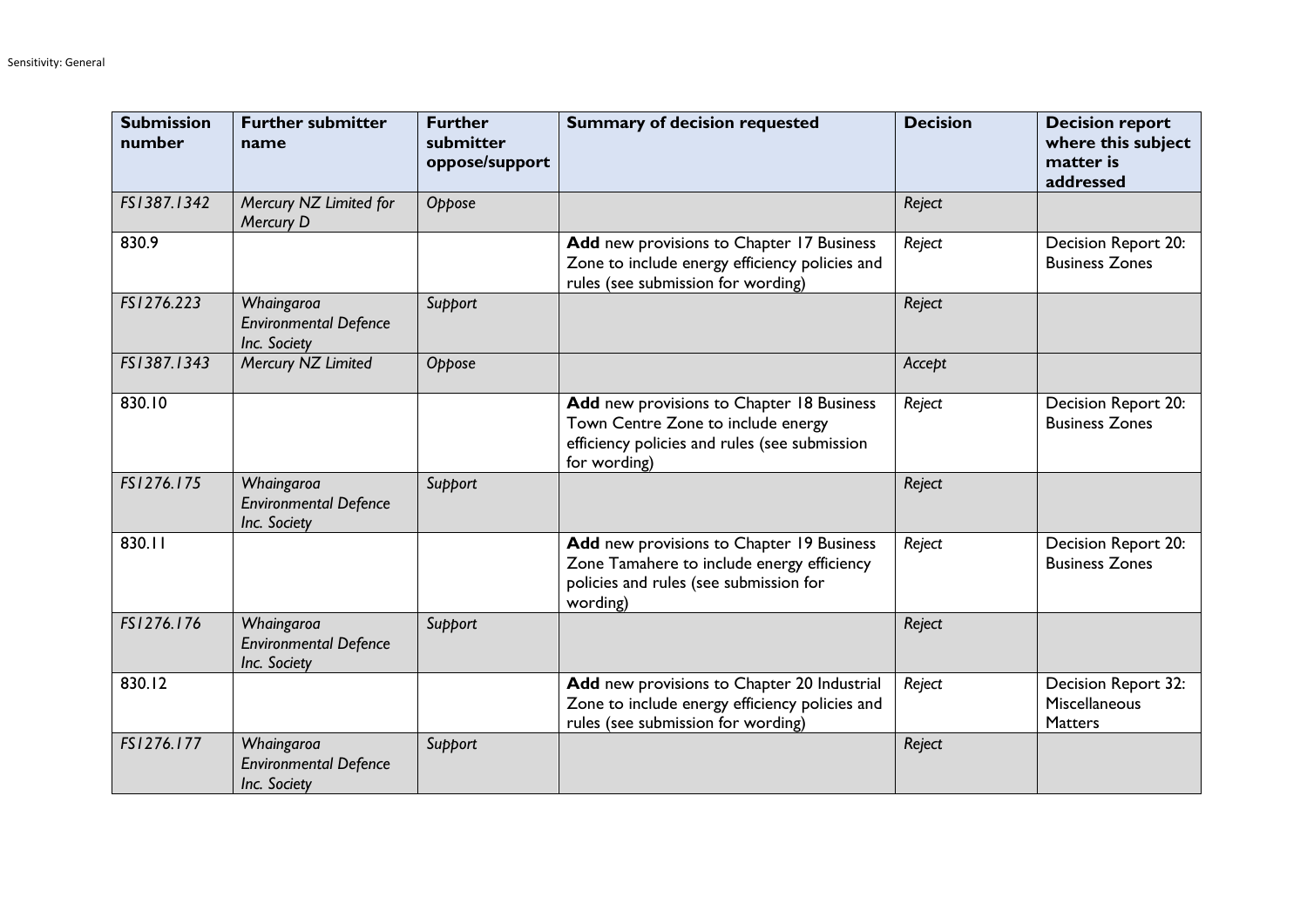| <b>Submission</b><br>number | <b>Further submitter</b><br>name                           | <b>Further</b><br>submitter<br>oppose/support | <b>Summary of decision requested</b>                                                                                                            | <b>Decision</b> | <b>Decision report</b><br>where this subject<br>matter is<br>addressed |
|-----------------------------|------------------------------------------------------------|-----------------------------------------------|-------------------------------------------------------------------------------------------------------------------------------------------------|-----------------|------------------------------------------------------------------------|
| FS1387.1344                 | Mercury NZ Limited                                         | Oppose                                        |                                                                                                                                                 | Accept          |                                                                        |
| 830.13                      |                                                            |                                               | Add new provisions to Chapter 21 Industrial<br>Zone Heavy to include energy efficiency<br>policies and rules (see submission for<br>wording)    | Reject          | Decision Report 32:<br>Miscellaneous<br><b>Matters</b>                 |
| FS1276.178                  | Whaingaroa<br><b>Environmental Defence</b><br>Inc. Society | Support                                       |                                                                                                                                                 | Reject          |                                                                        |
| FS1387.1345                 | Mercury NZ Limited                                         | Oppose                                        |                                                                                                                                                 | Accept          |                                                                        |
| 830.14                      |                                                            |                                               | Add new provisions to Chapter 27 Te<br>Kowhai Airpark Zone to include energy<br>efficiency policies and rules (see submission<br>for wording)   | Reject          | Decision Report 26:<br>Te Kowhai Airpark<br>Zone                       |
| FS1276.179                  | Whaingaroa<br><b>Environmental Defence</b><br>Inc. Society | Support                                       |                                                                                                                                                 | Reject          |                                                                        |
| FS1339.183                  | <b>NZTE Operations Limited</b>                             | Oppose                                        |                                                                                                                                                 | Accept          |                                                                        |
| 830.15                      |                                                            |                                               | Add new provisions to Chapter 28 Rangitahi<br>Peninsula Zone to include energy efficiency<br>policies and rules (see submission for<br>wording) | Reject          | Decision Report 13:<br>Infrastructure                                  |
| FS1276.180                  | Whaingaroa<br><b>Environmental Defence</b><br>Inc. Society | Support                                       |                                                                                                                                                 | Reject          |                                                                        |
| 830.16                      |                                                            |                                               | Add provisions in Rule 16.5.3 to Restricted<br>Discretionary Activities that will give effect to<br>the Waikato District Council's Walking,     | Reject          | Decision Report 16:<br>Te Kauwhata<br>Lakeside                         |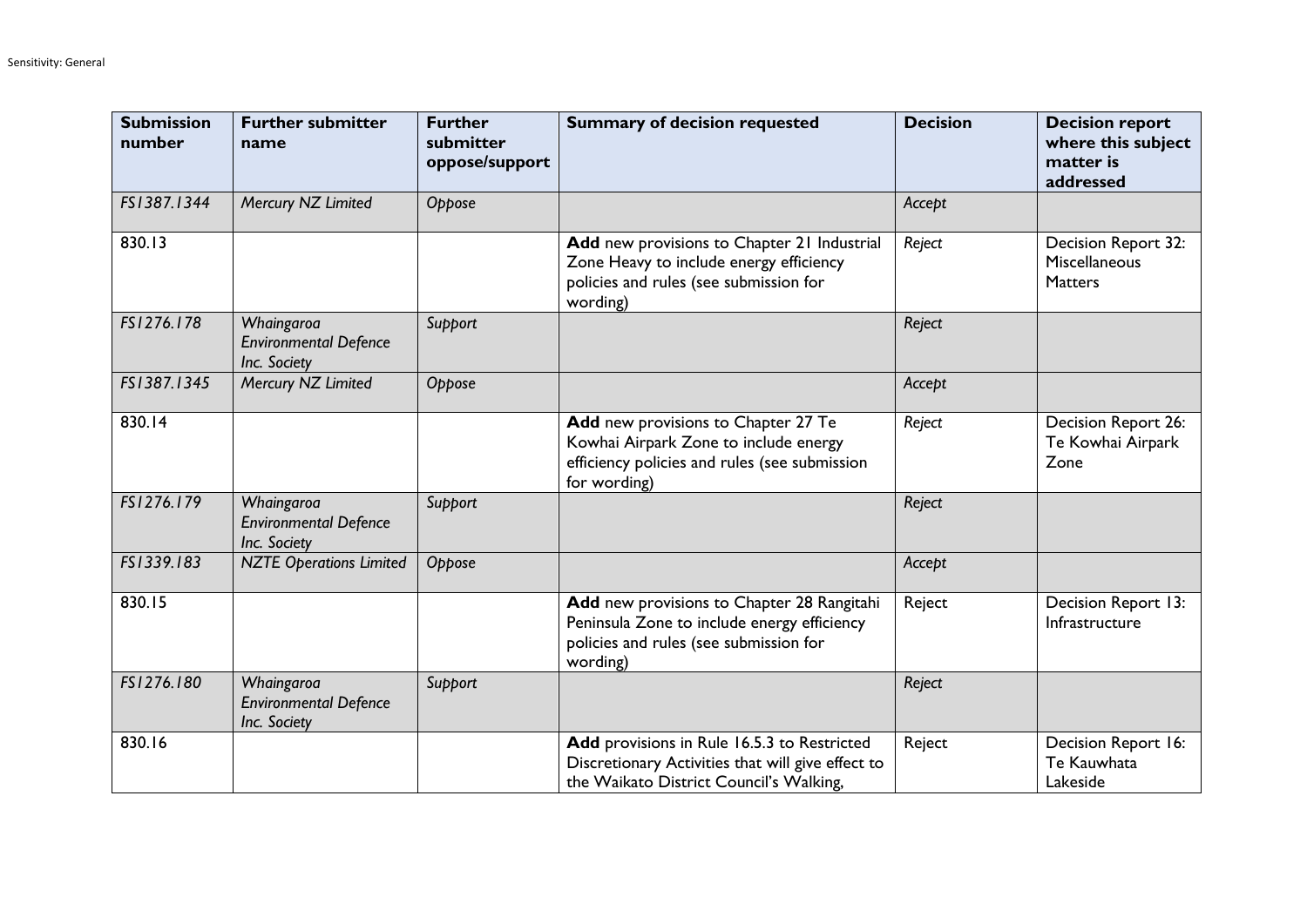| <b>Submission</b><br>number | <b>Further submitter</b><br>name                           | <b>Further</b><br>submitter<br>oppose/support | <b>Summary of decision requested</b>                                                                                                                                                                                                  | <b>Decision</b> | <b>Decision report</b><br>where this subject<br>matter is<br>addressed |
|-----------------------------|------------------------------------------------------------|-----------------------------------------------|---------------------------------------------------------------------------------------------------------------------------------------------------------------------------------------------------------------------------------------|-----------------|------------------------------------------------------------------------|
|                             |                                                            |                                               | Cycling and Bridle Trails Strategy to create<br>links within existing and new developments.                                                                                                                                           |                 |                                                                        |
| FS1387.1346                 | Mercury NZ Limited                                         | Oppose                                        |                                                                                                                                                                                                                                       | Accept          |                                                                        |
| 830.17                      |                                                            |                                               | Add a Walkway/Cycle way/Bridle way trail<br>on the maps to indicate the planned track<br>from Wainui Road to Te Hutewai.                                                                                                              | Reject          | Decision Report 13:<br>Infrastructure                                  |
| 830.18                      |                                                            |                                               | Add all the tracks shown in the Waikato<br>District Council's Walking, Cycling and Bridle<br><b>Trails Strategy</b>                                                                                                                   | Reject          | Decision Report 13:<br>Infrastructure                                  |
| FS1276.59                   | Whaingaroa<br><b>Environmental Defence</b><br>Inc. Society | Support                                       |                                                                                                                                                                                                                                       | Reject          |                                                                        |
| 830.19                      |                                                            |                                               | Add strong precautionary and prohibitive<br>provisions relating to Genetically Modified<br>Organisms that are the same or similar to<br>those in the Far North District Plan,<br>Whangarei District Plan and Auckland Unitary<br>Plan | Reject          | Decision Report 12:<br><b>Genetically Modified</b><br>Organisms        |
| FS1192.57                   | H & R Cotman                                               | Oppose                                        |                                                                                                                                                                                                                                       | Accept          |                                                                        |
| FS1199.57                   | <b>New Zealand Forest</b><br><b>Research Institute</b>     | Oppose                                        |                                                                                                                                                                                                                                       | Accept          |                                                                        |
| FS1212.57                   | David Stewart Bull                                         | Oppose                                        |                                                                                                                                                                                                                                       | Accept          |                                                                        |
| FS1214.57                   | <b>Forest Owners Association</b>                           | Oppose                                        |                                                                                                                                                                                                                                       | Accept          |                                                                        |
| FS1225.58                   | <b>BIOTech New Zealand</b>                                 | Oppose                                        |                                                                                                                                                                                                                                       | Accept          |                                                                        |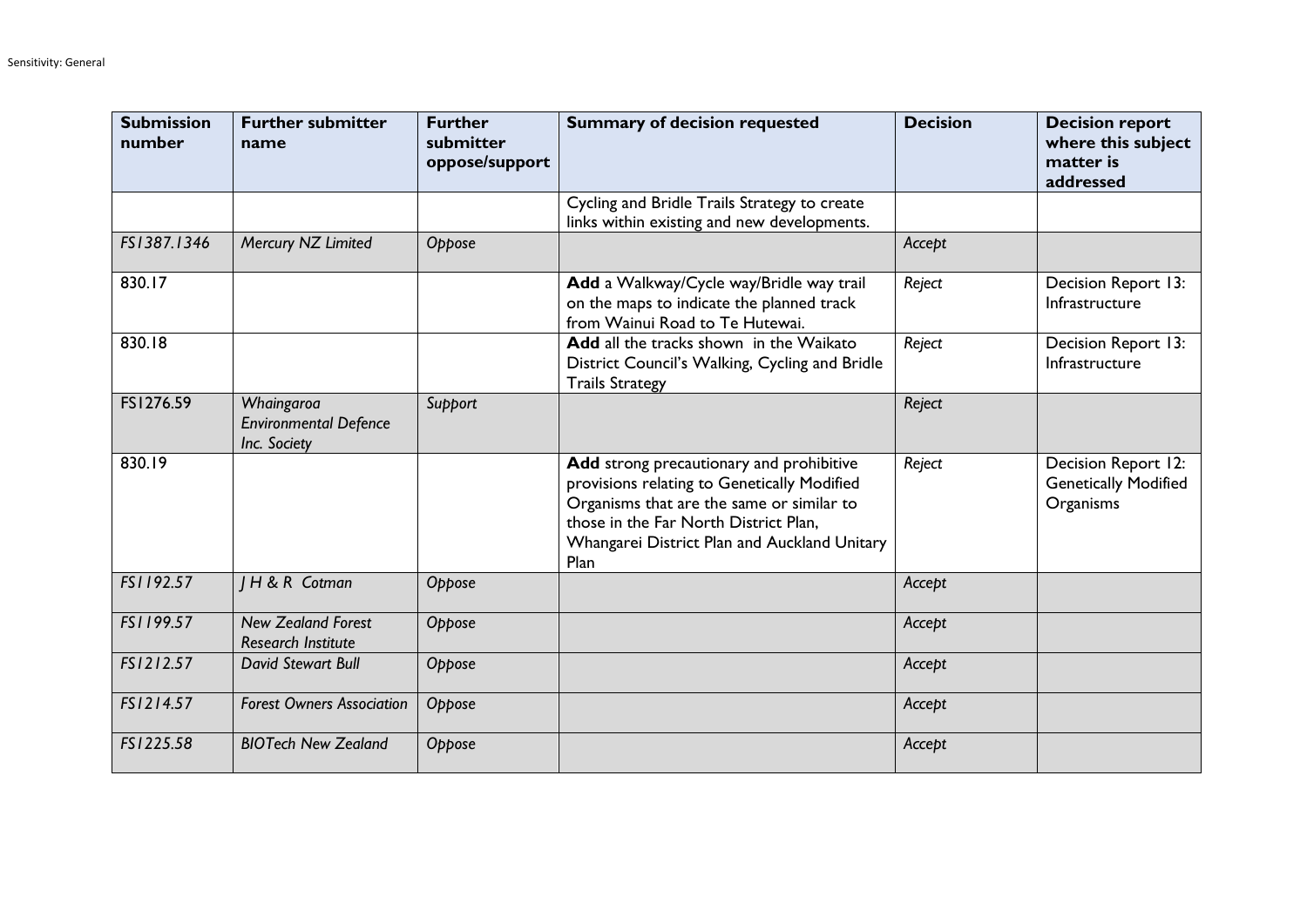| <b>Submission</b><br>number | <b>Further submitter</b><br>name                           | <b>Further</b><br>submitter<br>oppose/support | <b>Summary of decision requested</b>                                                                                                                                                                         | <b>Decision</b> | <b>Decision report</b><br>where this subject<br>matter is<br>addressed |
|-----------------------------|------------------------------------------------------------|-----------------------------------------------|--------------------------------------------------------------------------------------------------------------------------------------------------------------------------------------------------------------|-----------------|------------------------------------------------------------------------|
| FS1295.58                   | Life Sciences Network<br>Incorporated                      | Oppose                                        |                                                                                                                                                                                                              | Accept          |                                                                        |
| FS1320.58                   | Livestock Improvement<br>Corporation                       | Oppose                                        |                                                                                                                                                                                                              | Accept          |                                                                        |
| FS1343.60                   | <b>Bruce Cameron</b>                                       | Oppose                                        |                                                                                                                                                                                                              | Accept          |                                                                        |
| FS1276.116                  | Whaingaroa<br><b>Environmental Defence</b><br>Inc. Society | Support                                       |                                                                                                                                                                                                              | Reject          |                                                                        |
| FS1342.316                  | <b>Federated Farmers</b>                                   | Oppose                                        |                                                                                                                                                                                                              | Accept          |                                                                        |
| 830.20                      |                                                            |                                               | <b>Amend the Proposed District Plan to</b><br>require public notification of resource<br>consent applications, regardless of whether<br>the rules are Genetically Modified Organisms<br>or any other matter. | Reject          | Decision Report 12:<br><b>Genetically Modified</b><br>Organisms        |
| FS1192.58                   | H & R Cotman                                               | Oppose                                        |                                                                                                                                                                                                              | Accept          |                                                                        |
| FS1199.58                   | <b>New Zealand Forest</b><br><b>Research Institute</b>     | Oppose                                        |                                                                                                                                                                                                              | Accept          |                                                                        |
| FS1212.58                   | David Stewart Bull                                         | Oppose                                        |                                                                                                                                                                                                              | Accept          |                                                                        |
| FS1214.58                   | <b>Forest Owners Association</b>                           | Oppose                                        |                                                                                                                                                                                                              | Accept          |                                                                        |
| FS1225.59                   | <b>BIOTech New Zealand</b>                                 | Oppose                                        |                                                                                                                                                                                                              | Accept          |                                                                        |
| FS1295.59                   | Life Sciences Network<br>Incorporated                      | Oppose                                        |                                                                                                                                                                                                              | Accept          |                                                                        |
| FS1320.59                   | Livestock Improvement<br>Corporation                       | Oppose                                        |                                                                                                                                                                                                              | Accept          |                                                                        |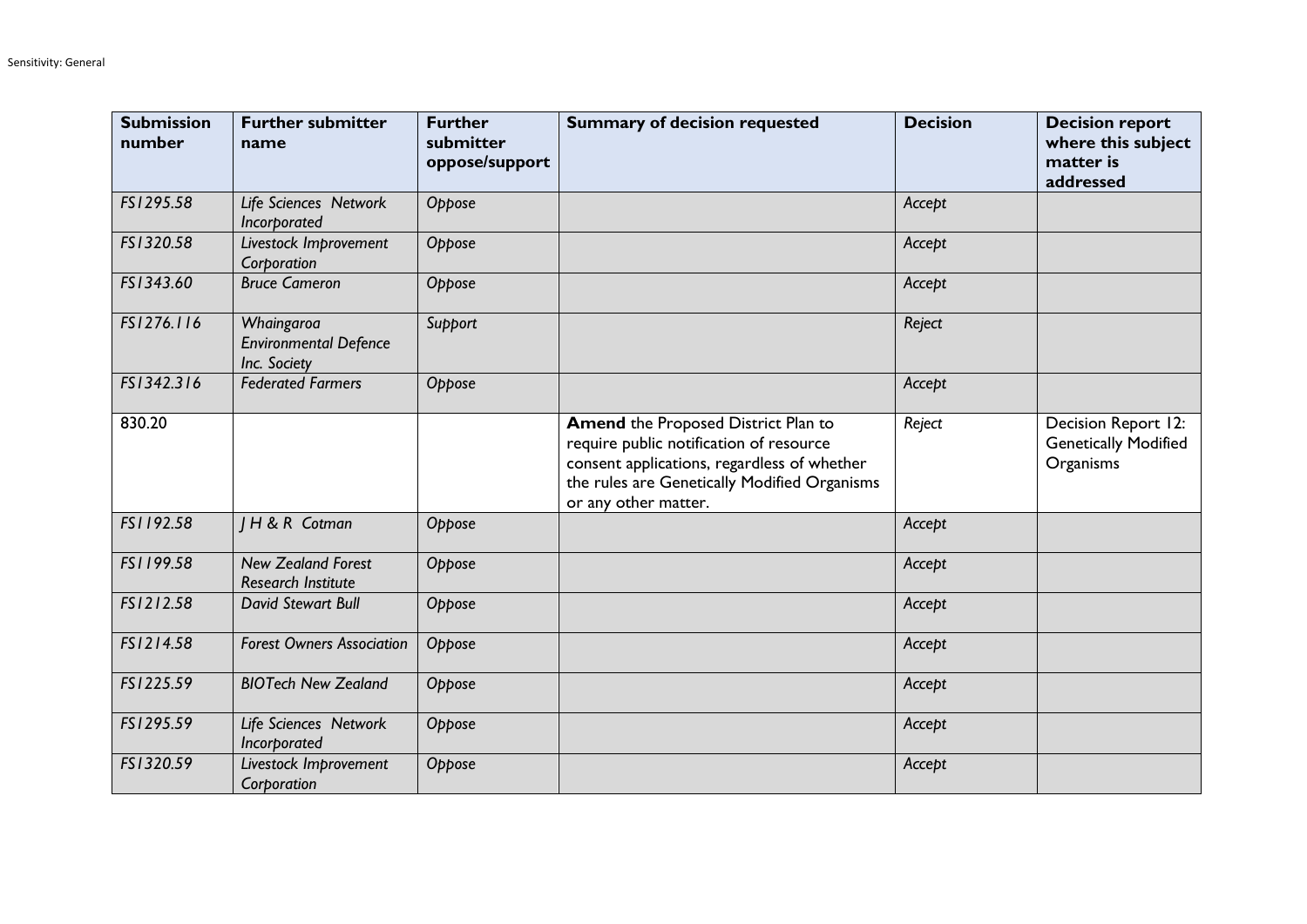| <b>Submission</b><br>number | <b>Further submitter</b><br>name                           | <b>Further</b><br>submitter<br>oppose/support | <b>Summary of decision requested</b>                                                                                                       | <b>Decision</b> | <b>Decision report</b><br>where this subject<br>matter is<br>addressed |
|-----------------------------|------------------------------------------------------------|-----------------------------------------------|--------------------------------------------------------------------------------------------------------------------------------------------|-----------------|------------------------------------------------------------------------|
| FS1343.61                   | <b>Bruce Cameron</b>                                       | Oppose                                        |                                                                                                                                            | Accept          |                                                                        |
| FS1276.132                  | Whaingaroa<br><b>Environmental Defence</b><br>Inc. Society | Support                                       |                                                                                                                                            | Reject          |                                                                        |
| FS1276.140                  | Whaingaroa<br><b>Environmental Defence</b><br>Inc. Society | Support                                       |                                                                                                                                            | Reject          |                                                                        |
| FS1342.317                  | <b>Federated Farmers</b>                                   | Oppose                                        |                                                                                                                                            | Accept          |                                                                        |
| 830.21                      |                                                            |                                               | Add new provisions to Chapter 22 Rural<br>Zone to include energy efficiency policies and<br>rules (see submission for wording)             | Reject          | Decision Report 13:<br>Infrastructure                                  |
| FS1276.181                  | Whaingaroa<br><b>Environmental Defence</b><br>Inc. Society | Support                                       |                                                                                                                                            | Reject          |                                                                        |
| FS1387.1347                 | Mercury NZ Limited                                         | Oppose                                        |                                                                                                                                            | Accept          |                                                                        |
| 830.22                      |                                                            |                                               | Add new provisions to Chapter 23 Country<br>Living Zone to include energy efficiency<br>policies and rules (see submission for<br>wording) | Reject          | Decision Report 18:<br><b>Country Living Zone</b>                      |
| FS1276.182                  | Whaingaroa<br><b>Environmental Defence</b><br>Inc. Society | Support                                       |                                                                                                                                            | Reject          |                                                                        |
| FS1387.1348                 | Mercury NZ Limited                                         | Oppose                                        |                                                                                                                                            | Accept          |                                                                        |
| 830.23                      |                                                            |                                               | Add new provisions to Chapter 24 Village<br>Zone to include energy efficiency policies and<br>rules (see submission for wording)           | Reject          | Decision Report 13:<br>Infrastructure                                  |